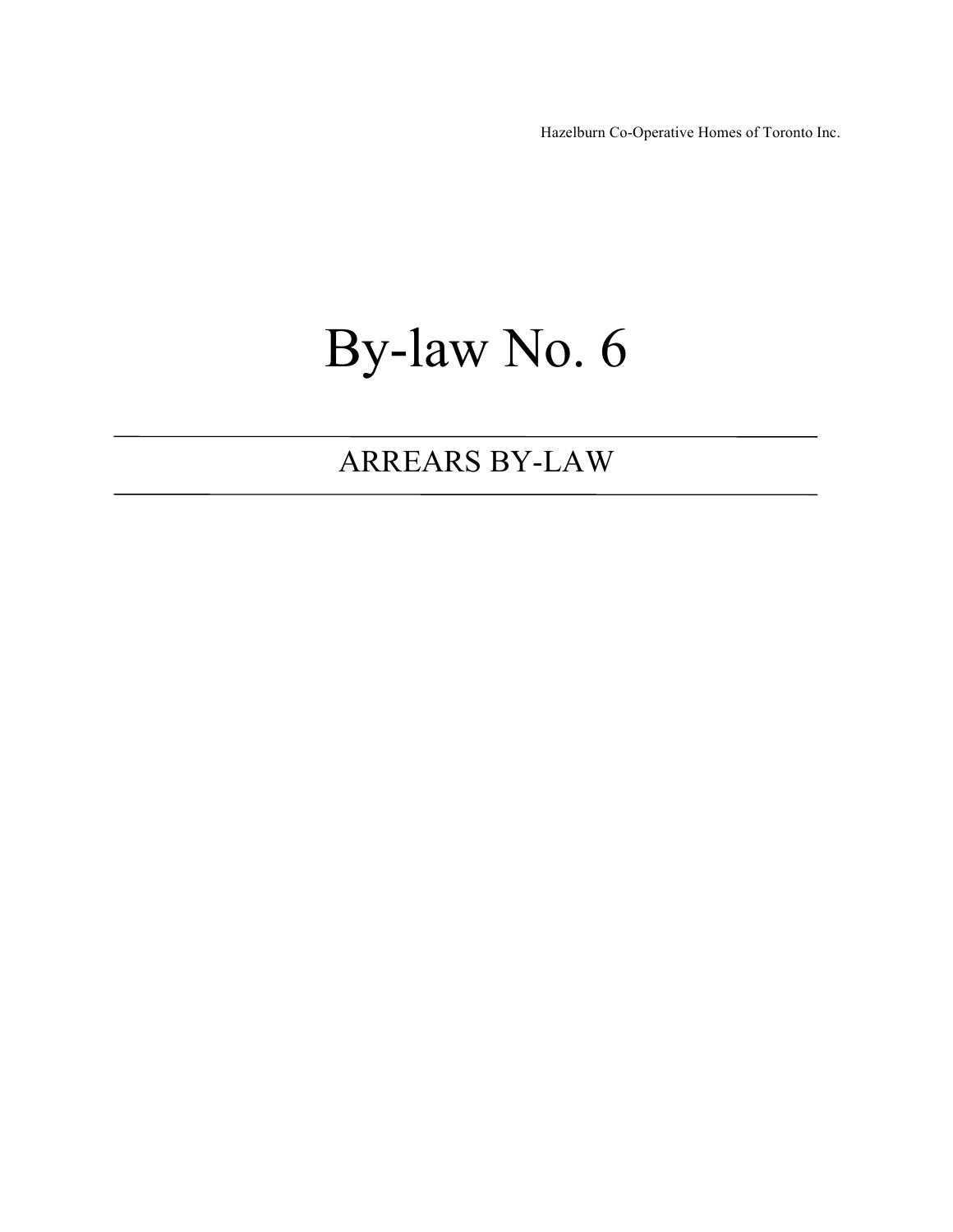# TABLE OF CONTENTS

#### **Article 1: General**

#### **Article 2: Payment and Charges**

#### **Arrears Procedures**

|    | <b>Arrears By-Law Provisions</b> |
|----|----------------------------------|
| Н  | Role of Arrears Committee        |
| Ш  | Role of Staff                    |
| IV | Role of Board of Directors       |

#### **Schedules to the By-Law**

| <b>Schedule 1</b> | <b>The Arrears Notice</b>                        |
|-------------------|--------------------------------------------------|
| <b>Schedule 2</b> | <b>Notice to Meet with the Arrears Committee</b> |
| <b>Schedule 3</b> | <b>Payment Agreement</b>                         |
| <b>Schedule 4</b> | <b>Notice to Appear (Form 1)</b>                 |
| <b>Schedule 5</b> | <b>Notice of Eviction Decision</b>               |
| Schedule 6        | <b>Eviction Decision</b>                         |
| <b>Schedule 7</b> | <b>Demand Promissory Note</b>                    |
|                   |                                                  |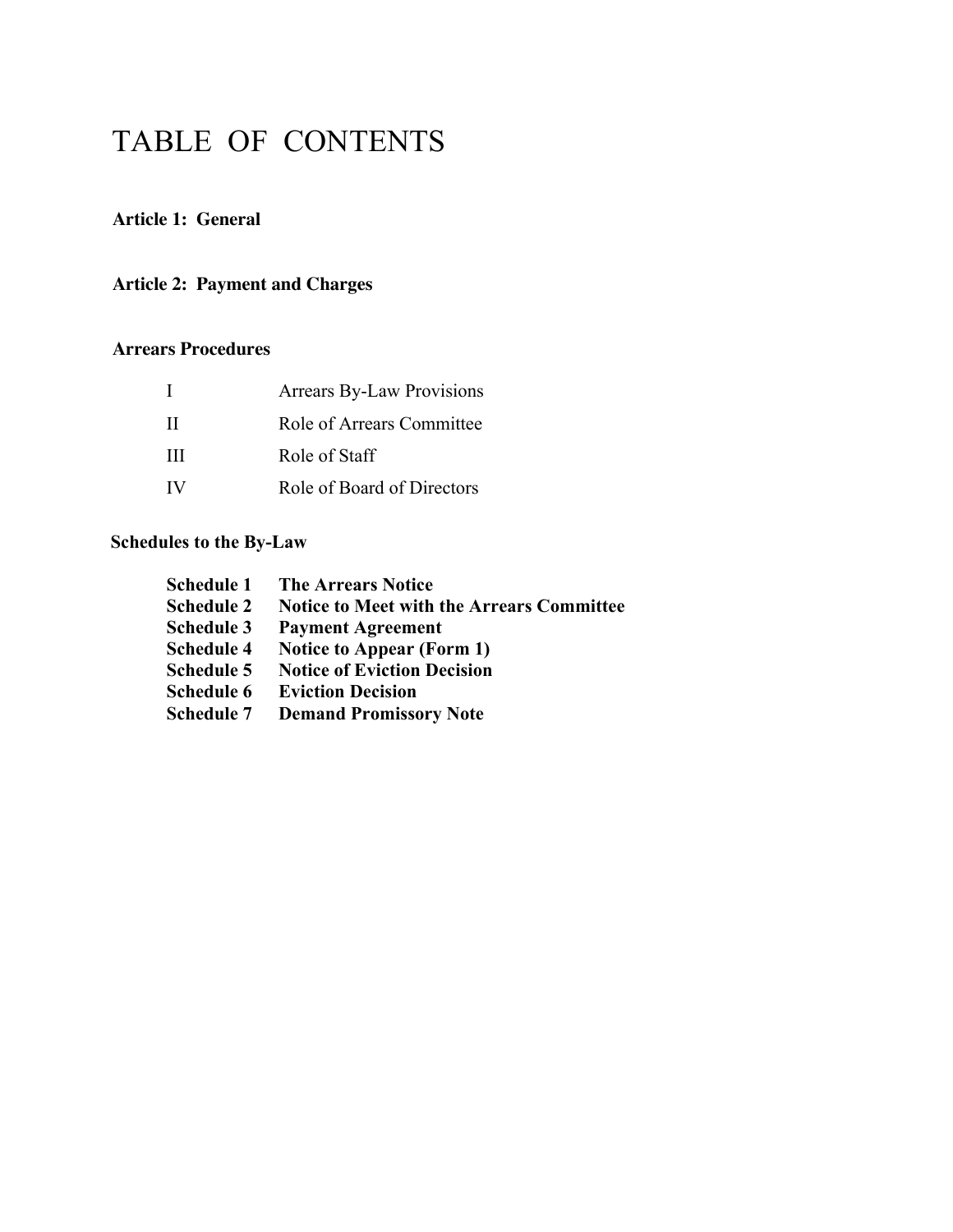# **Article 1: General**

- 1.01 The Co-operative  $(ACo-op(a))$  provides housing for its Member(s) at cost. It is the responsibility of the Member(s) to pay their share of the costs promptly, as charges become due. The housing charges must be approved by a two-thirds majority vote of the Member(s) present at a General Member(s) Meeting.
- 1.02 AArrears@ will refer to any money due to the Co-op not received on the date due. Arrears will include any other charges owing to the Co-op such as parking, late administration charges, interest if applicable, and charges for repairs/damages to units or Co-op property.
- 1.03 AMember(s) $\omega$  in this by-law includes all Co-op Member(s) living in a housing unit.
- 1.04 The Co-op=s Arrears Committee will consist of three people appointed by the Board of Directors. When possible, the Committee will consist of the Manager, the Bookkeeper and one Member of the Board of Directors (the  $ABoard(\hat{a})$ ) to be appointed by the Board.
- 1.05 The Arrears procedures will be amended as needed and will be approved by the Board.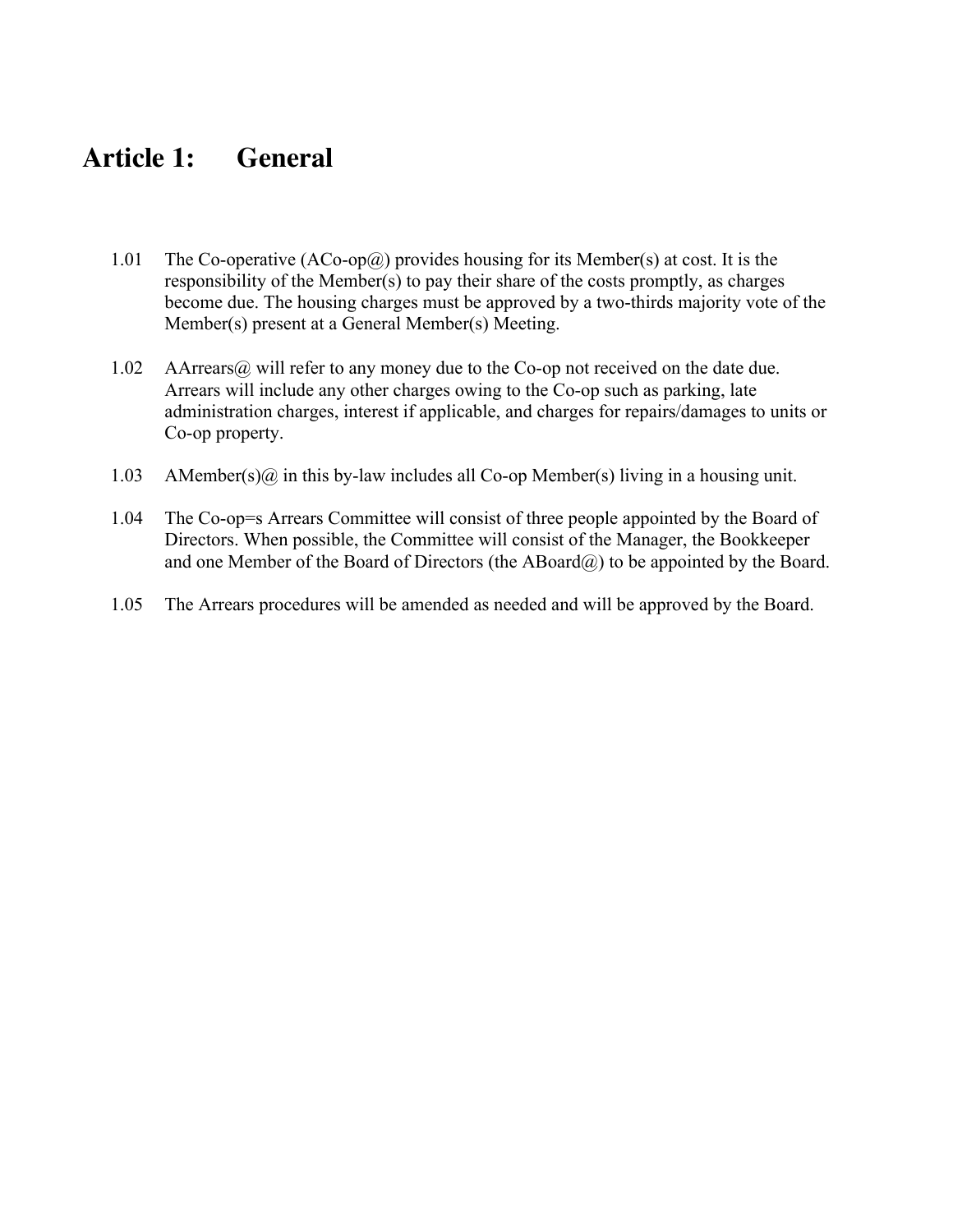# **Article 2 – Payment and Charges**

- 2.01 Payment of housing and parking charges should be delivered to the Co-op office by the  $25<sup>th</sup>$  of the month preceding the month to which the charges apply. Cheques should be post-dated to the  $1<sup>st</sup>$  of the month following. Member(s) are encouraged to leave up to twelve (12) post-dated cheques at a time with the office. All money orders, bank drafts, certified cheques and  $pre-authorized$  debits are due on the  $1<sup>st</sup>$  by 9:00 a.m.. All other charges are due on demand. The Co-op cannot accept cash.
- 2.02 Payments will be considered late if not received by 9:00 a.m. on the  $1<sup>st</sup>$  day of the month. An administration fee will be charged to partial payments and post dated cheques. An administration fee will also be charged for the first late payment and an increased administration fee will be charged for the second late payment in a twelve-month period. If a Member(s) has more than two late payments in any twelve-month period, the Member(s) will be required to meet with the Arrears Committee.
- 2.03 Member(s) may request that the administration fee be waived by submitting a letter to the Arrears Committee outlining the reason for late payment. Such a request will only be considered if the Member(s) has notified the office that the payment will be late in advance of the date it was due.
- 2.04 If a Member(s)= cheque to the Co-op is returned for insufficient funds or any other reason the Member(s) will be required to pay an administration fee and replace the cheque **payment** within two banking days.
- 2.05 If a Member(s)= cheque to the Co-op is returned more than once in a twelve-month period and the Member(s) is considered by the Arrears Committee to be at fault, the Arrears Committee may require that the member make all subsequent payments to the Co-op by certified cheque or money order.
- 2.06 All administration fees will be set by the Board. The Board will notify the membership of changes in administration fees.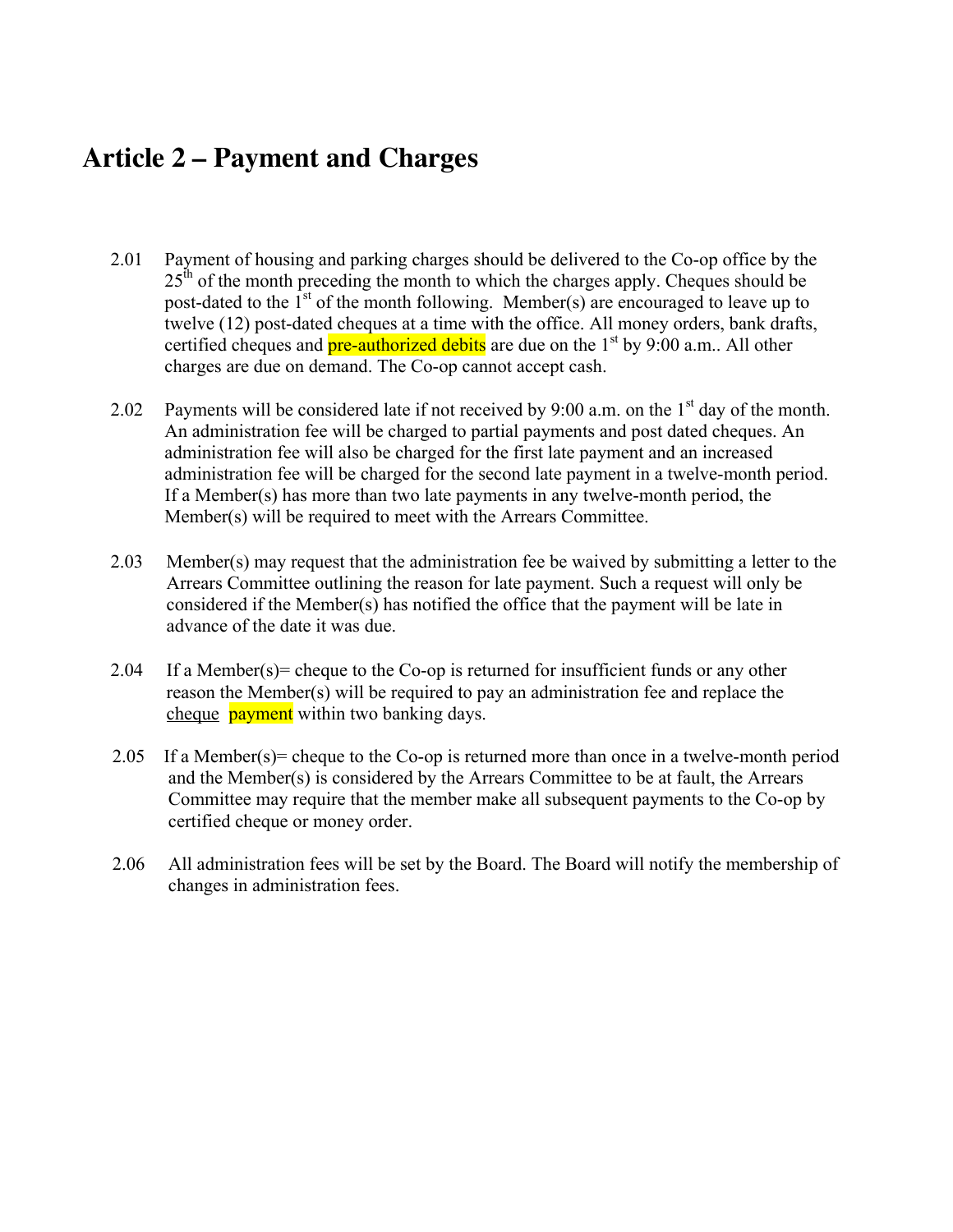### **Arrears Procedures**

#### **I ARREARS BY-LAW PROVISIONS**

The Co-op=s Arrears By-Law sets out the basic objectives and rules that Member(s) have established to govern how the Co-op will deal with charges owed by Member(s) to the Co-op. The By-Law takes priority over all resolutions of the Board and simple majority resolutions of the membership regarding Arrears.

#### **II ROLE OF ARREARS COMMITTEE**

- 1. The Arrears Committee as appointed by the Board of Directors will deal with Arrears cases as outlined in this By-Law. Any two members of the Arrears Committee may act on behalf of the committee.
- 2. The Arrears Committee will endeavour to meet with Member(s) in Arrears within the first 10 days of the month.
- 3. The Arrears Committee is authorized to enter into a Payment Agreement with the Member(s).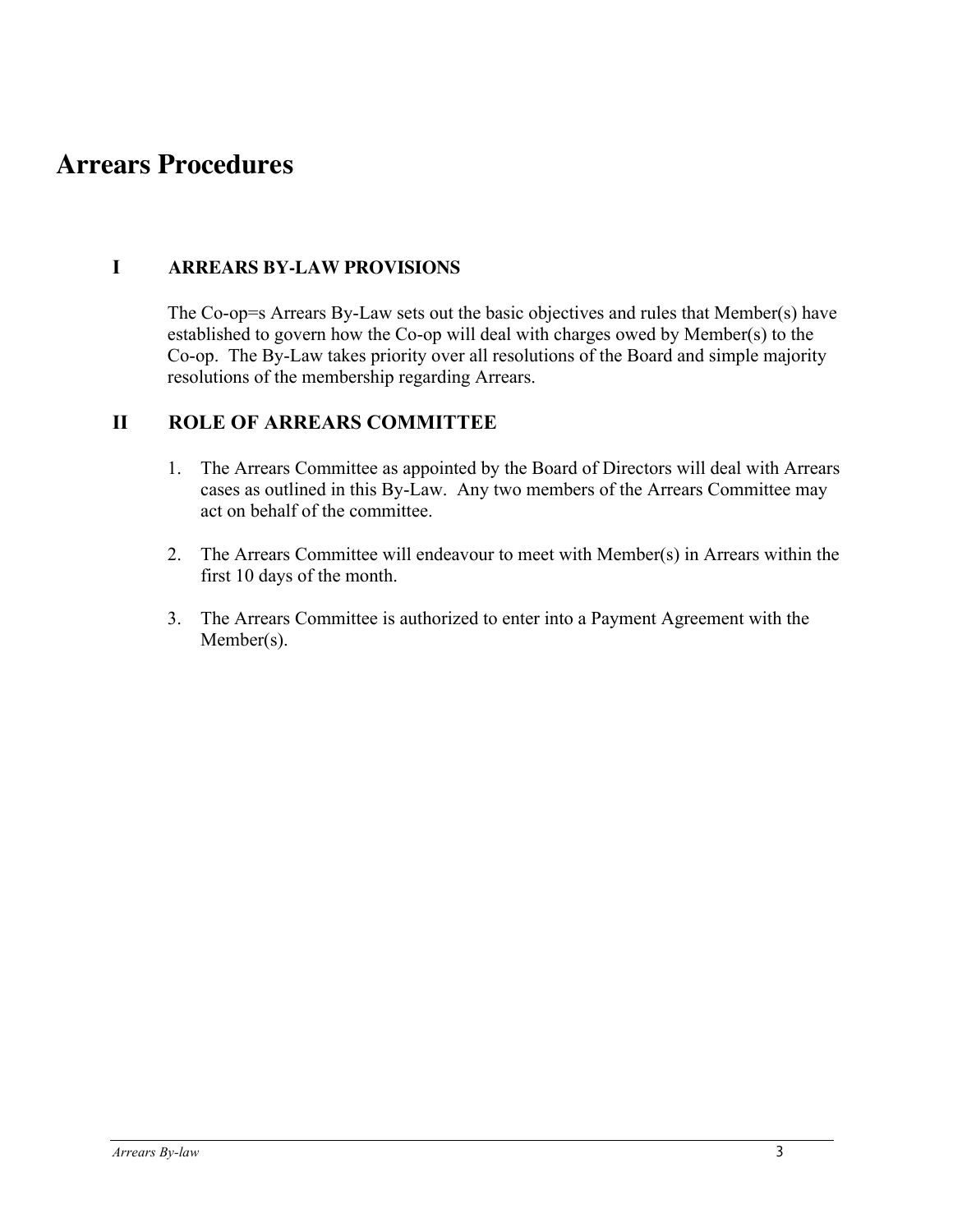#### **III ROLE OF STAFF**

- 1. Reminders will be sent by the Office staff to Member(s) in Arrears on the second banking day of each month (or closest banking day allowing for holidays etc.) advising them of the amount of the Arrears, including any administration fees and other charges owing, and will remind Member(s) that payment is due within two (2) banking days of the date of the notice. This notice is attached as Schedule 1 to the By-Law.
- 2. On the fifth day of the month, (or the first banking day thereafter), the office staff will send a notice to all Member(s) still in Arrears advising them that they must appear at the next meeting of the Arrears Committee to discuss the problem. This notice is attached as Schedule 2 and will remind Member(s) of their right to seek independent legal advice. Member(s) must be willing to reconcile their Arrears situation. If the Member(s) is unable to attend this meeting they may:
	- 2 a. Pay the account in full; or,

2 b. Send a letter to the Arrears Committee before the meeting to explain why they cannot attend and to set up another meeting.

- 3. When a member(s) = cheque is returned by the bank for any reason the staff will send a notice to the household as soon as possible advising them of the amount owing including any bank charges and administration fees (This notice is attached as Schedule 1 ).
- 4. If payment on a returned cheque is not received within two (2) banking days then the Member(s) will be sent a notice to meet with the Arrears Committee to discuss the problem. (This notice is attached as schedule 2).
- 5. A Monthly Arrears Report will be prepared by staff and submitted to the regularly scheduled Board Meeting. For the purpose of confidentiality the Arrears Report shall not include names or unit numbers. Member $(s)$  will be referred to by the Case Number assigned on move-in. The names of any Member(s) in Arrears will be revealed, to the Board, only at the time the Member(s) appears before the Board of Directors.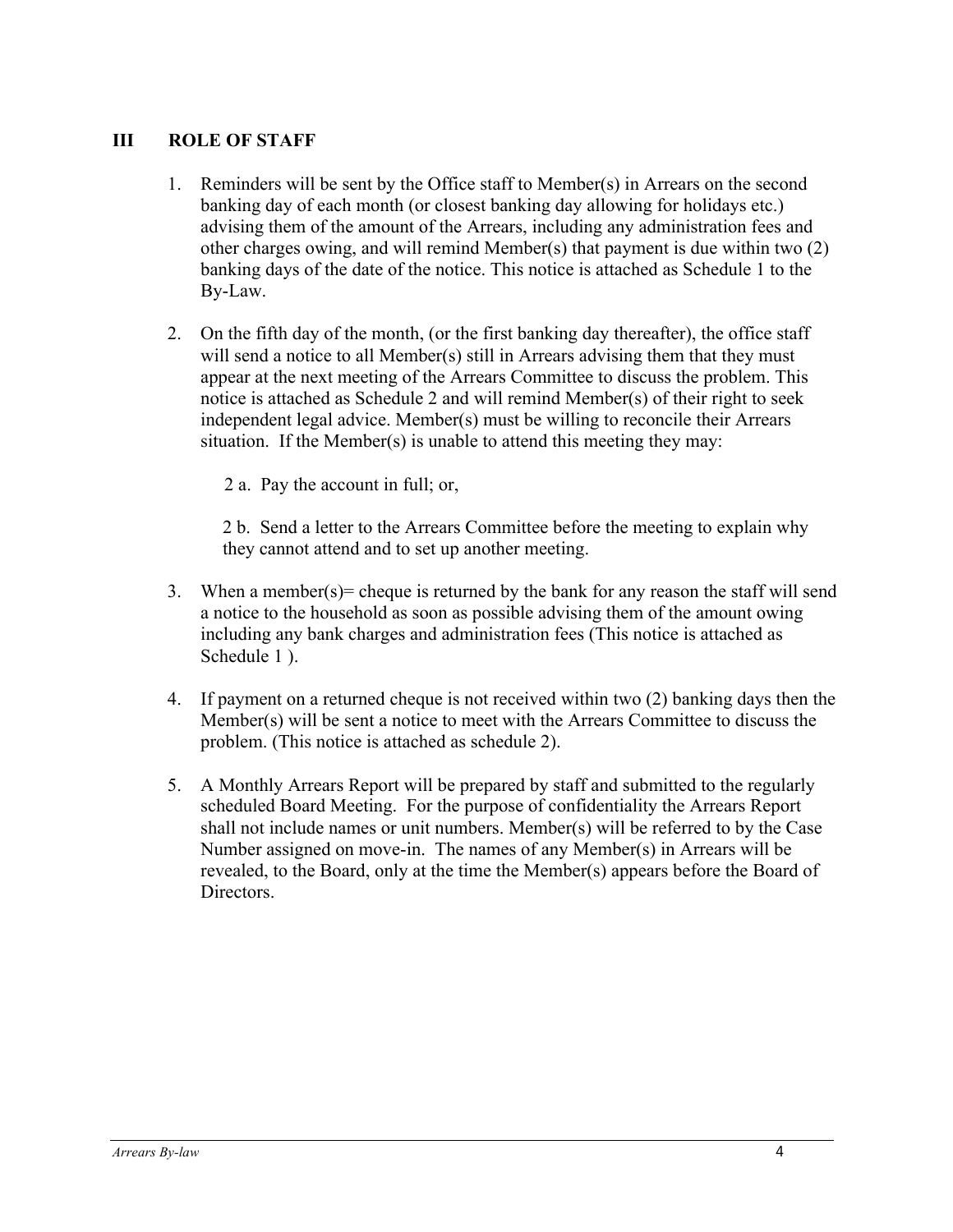#### **IV PAYMENT AGREEMENTS**

1. At the Arrears Committee meeting the Member(s) must either pay the arrears in full or sign a Payment Agreement and provide post-dated cheques. This Payment Agreement is attached as Schedule 3 to this By-Law. If the Arrears Committee and the Member(s) are unable to come to a resolution, the Member(s) may request to meet with the Board of Directors, or the Arrears Committee may refer the Member(s) to the Board of Directors.

1.a **Terms of a Payment Agreement**: The Payment Agreement must be signed by the Member(s) in Arrears outlining the amount and frequency of repayment, by the  $15<sup>th</sup>$  of the month in which payment was due. Repayment must be a minimum of 10% of the amount owing, and the length of the Payment Agreement must not extend longer than six months.

- 2. Member(s) who cannot meet the terms of the Payment Agreement must contact the Office to arrange a meeting with the Arrears Committee. A revised Payment Agreement must be signed at that meeting. If the terms of the revised Payment Agreement are not met, the Member(s) will be sent a Notice to Appear (Form 1) at the next regularly scheduled Board Meeting or a special meeting called to address this issue. (This Notice is attached as Schedule 4).
- 3. If the Member(s) in Arrears is unwilling to pay their Arrears they will be sent a Notice to Appear (Form 1) at the next regularly scheduled Board Meeting.
- 4. If Member(s) go into Arrears due to a change in family income, the Arrears Committee may recommend that the Member(s) apply for subsidy (if subsidy funds are available) as soon as possible.
- 5. A Member(s) in Arrears has the right to appeal any decision of the Arrears Committee to the Board and the Membership of Hazelburn Co-op according to the Occupancy Agreement.
- 6. Member(s) who move out of their unit while still owing the Co-op money must sign a Demand Promissory Note and attach post-dated cheques. (This Demand Promissory Note is attached as Schedule #5).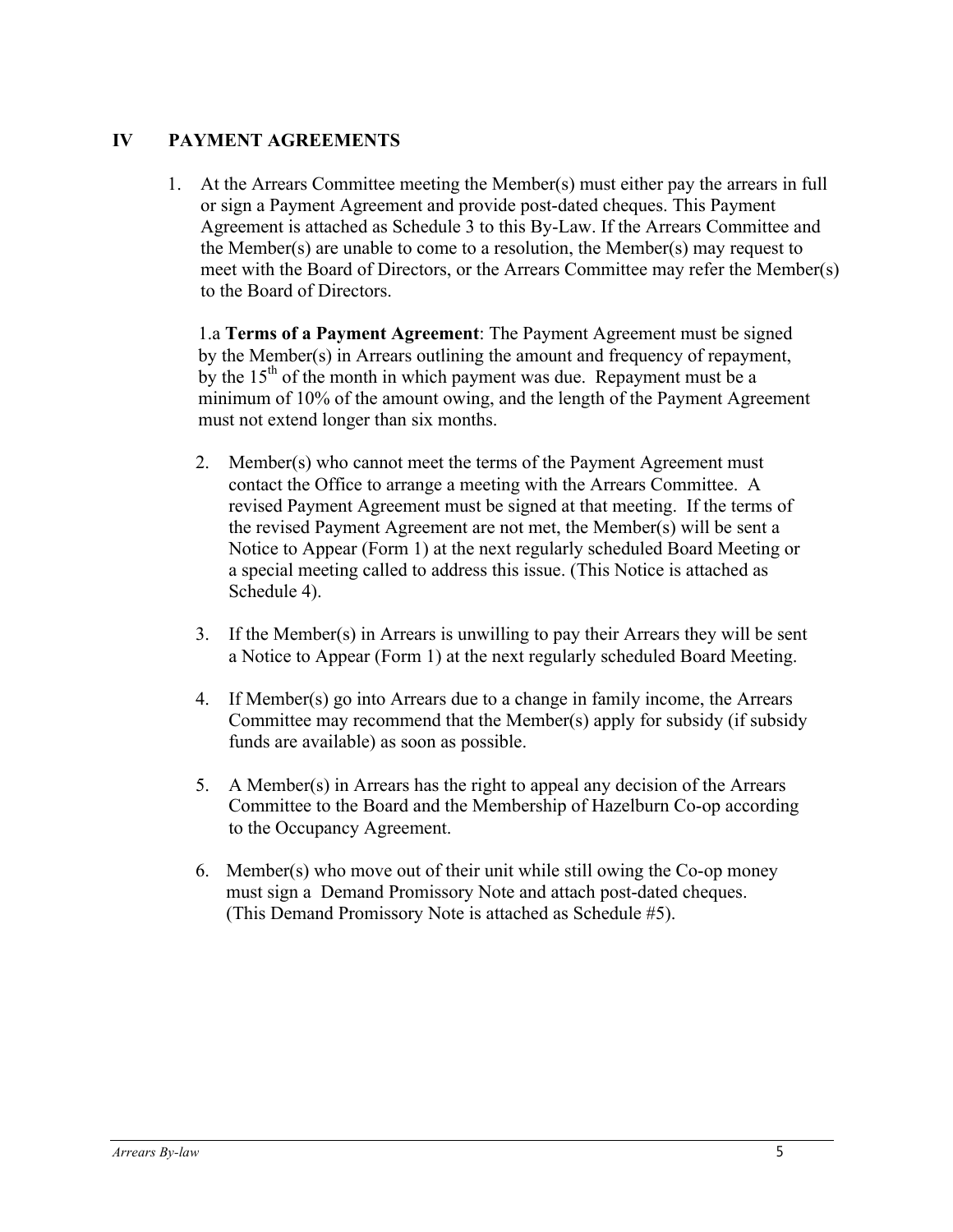#### **IV ROLE OF BOARD OF DIRECTORS**

- 1. The Board will review the monthly Arrears Report at its regular Board Meeting. The Board will schedule its meetings to accommodate the Arrears By-Law Procedures.
- 2. The Board of Directors will be advised of Payment Agreements arranged by the Arrears Committee and Member(s).
- 3. The Board of Directors will meet with the Member(s) when requested by the Member(s) or Arrears Committee to review any unresolved Arrears.
- 4. When a Notice to Appear (Form 1) has been issued, The Board of Directors will meet with the Member(s) to consider evicting the Member(s) and ending the Member( $s$ ) = membership and occupancy rights.

PASSED BY THE Board of Directors and sealed with the corporate seal of the Co-op this  $26<sup>th</sup>$  day of March 2003 day of March, 2003.

Corporate Secretary

President

Confirmed by a two-thirds majority vote cast at a General Members meeting this  $15<sup>th</sup>$  day of April, 2003.

Corporate Secretary

President

Ammended by Board of Directors on November 24<sup>th</sup>,2010 to include Pre-authorized payments.

Corporate Secretary

President

### **Schedule 1**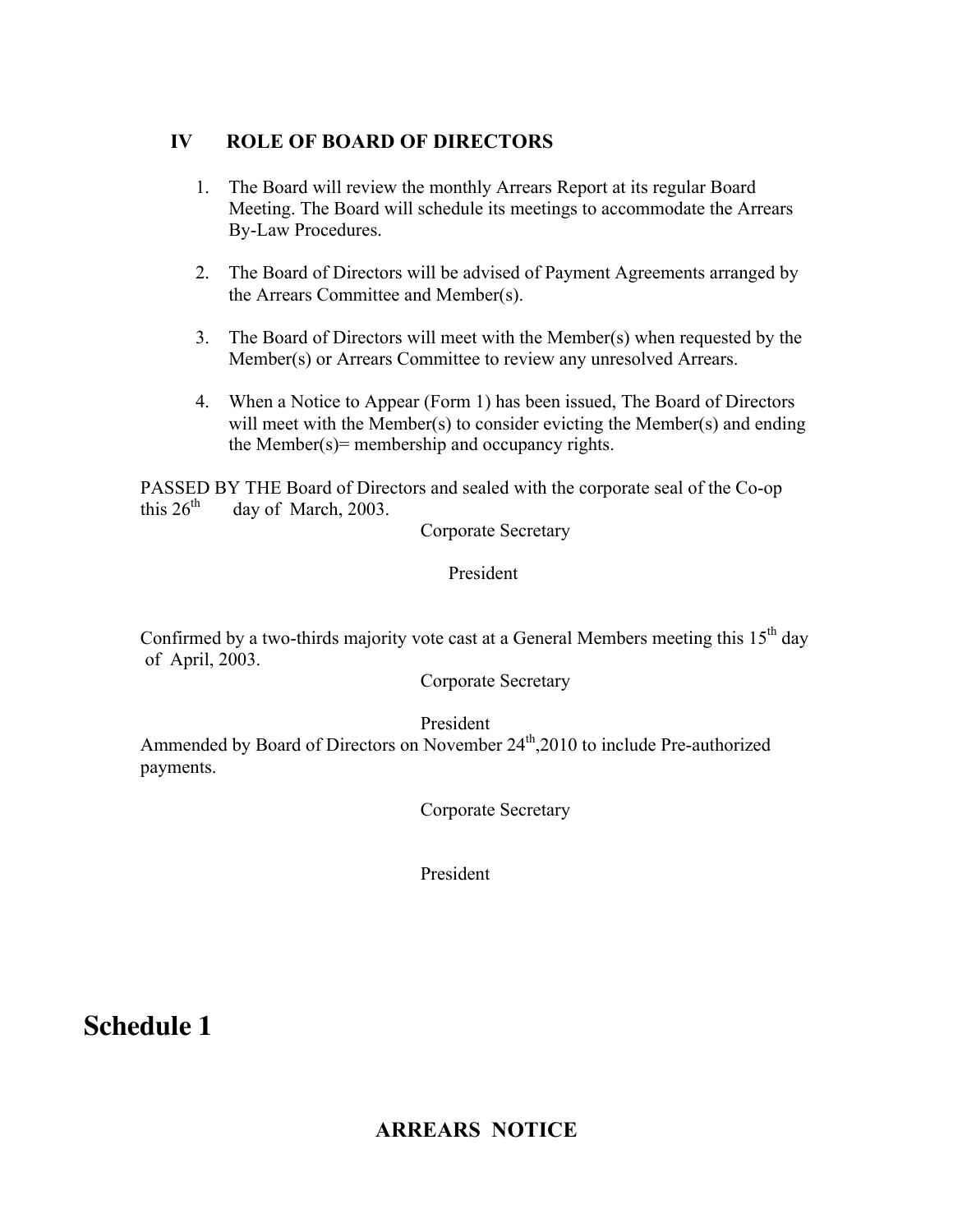**DATE:**

**TO:**

**UNIT:**

**RE:**

Dear Member(s),

According to Item 16 of your Occupancy Agreement with Hazelburn Co-operative Homes of Toronto Inc, you agreed to deliver your housing charge on the twenty-fifth day of each month, in the form of a cheque, a postal money order or a bank money order, dated no later than the first day of the next month. Administration fees are applied as per the arrears policy.

According to our records, your account has an arrears balance of \$ \_\_\_\_\_\_\_\_\_\_\_\_\_ for the following:

- **9 Late payment**. To date we have not received your current housing charge payment. Please note the above amount includes a  $\frac{1}{2}$  late administration fee for the 1<sup>ST</sup> late and  $\frac{1}{2}$  for the  $2<sup>nd</sup>$  late in any twelve (12) month period.
- **9 Returned cheque**. Your bank has returned your housing charge cheque to us for the following reason: \_\_\_\_\_\_\_\_\_\_\_\_\_\_\_\_\_\_\_\_\_\_\_\_\_\_\_\_\_\_ . Please note that the above amount includes a  $\text{\$}$  administration fee for the 1<sup>st</sup> returned cheque. If this is the  $(2^{nd}$  returned cheque in any twelve month period, you may be required to pay all future housing charges by certified cheque of money order)
- **9 Incorrect Payment Amount**. The correct amount due is \$<br>**Housing Charge, \$** Parking, \$ ..

#### **9 Other**:

**Please submit your payment to the office by** (as per Hazelburn Arrears By-Law # 6). If you have any questions regarding the above, please feel free to call the office or drop a note in the mailbox.

Yours co-operatively,

Lynda Hawley or Shirley Munroe Manager Bookkeeper Per the Arrears Committee

# **Schedule 2**

#### **Notice to Meet with the Arrears Committee**

DATE:

To: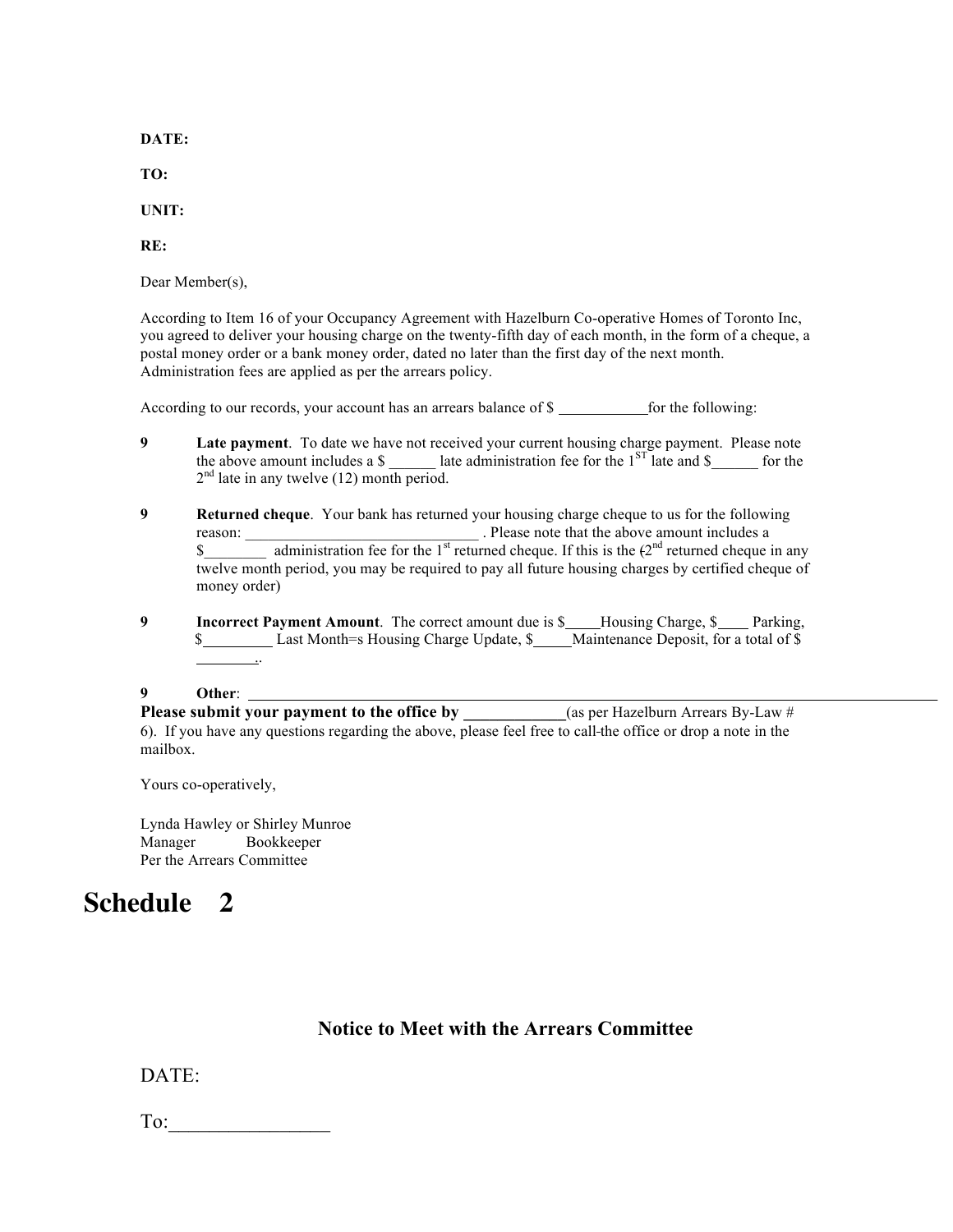Unit:

#### **Re: HAZELBURN ARREARS BY-LAW # 6**

#### **Your Arrears Balance of \$ .**

As of this date you have an outstanding balance on your account.

Your appearance is required at a meeting of the Arrears Committee on

.

At this meeting we will review your Arrears and help you resolve this outstanding balance by completing a Payment Agreement.

In the alternative, you may pay your Arrears in full prior to the above-noted date.

If you have any questions regarding the above please contact the office.

Also, we would like you to be aware of your rights to seek independent legal advice before you attend this meeting. You may also choose to have legal representation or the Ombudsperson accompany you to this meeting.

Co-operatively,

Lynda Hawley, for The Arrears Committee

# **Schedule 3**

#### **Payment Agreement**

Between:

HAZELBURN CO-OPERATIVE HOMES OF TORONTO INC. 178 JARVIS ST. TORONTO, ONTARIO M5B 2K7

(The ACo-operative $\omega$ )

-AND-